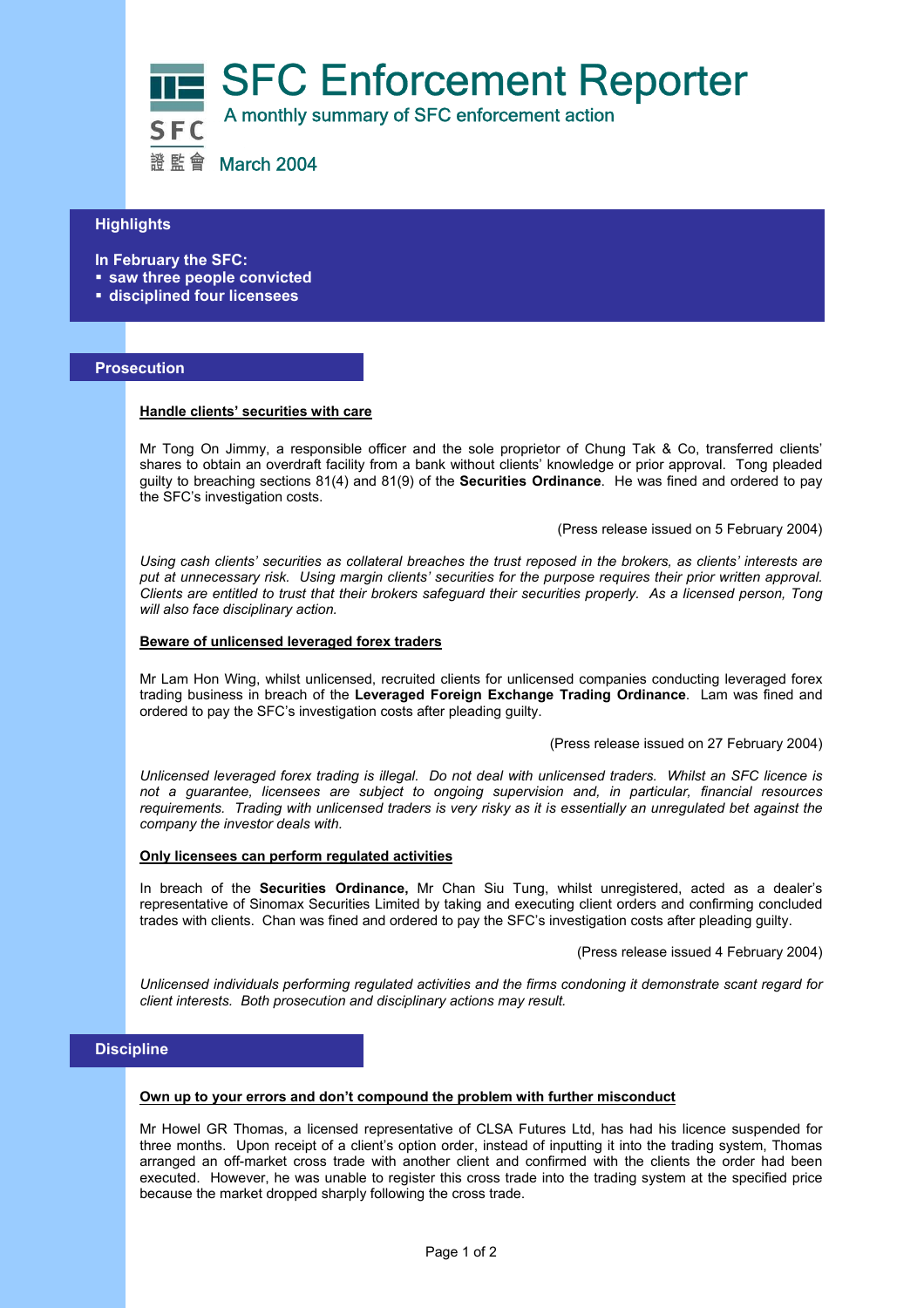**SFC Enforcement Reporter** A monthly summary of SFC enforcement action



# 證監會 March 2004

Thomas then: (a) executed a cross trade of the same order size, but at a lower price, and booked it to the client's account without informing the client; (b) on the following day, by conducting several trades through CLSA's house account, pushed up the options price, thereby allowing him to execute another cross trade that matched the specifications of the client's order on the previous day; and (c) then booked this trade to the client's account and cancelled the one executed at a lower price.

Thomas' actions created a false and misleading appearance as to the price of the options. Further, he failed to inform his client of the material discrepancies, as he ought to have done.

(Press release issued on 23 February 2004)

*It is far better to admit your errors and remedy them by legal means than to conduct manipulative trades or engage in other misconduct, and then get exposed. Licensees must in any event keep clients accurately informed about activities in their accounts. Compounding problems by misleading clients and engaging in*  further misconduct casts doubt on a licensee's understanding of the standards of conduct the market *demands of him.* 

## **Two Quest responsible officers reprimanded in connection with Merrill Lynch warrants investigation**

Quest Stockbrokers (HK) Limited was one of the brokers used by two ex-employees of Merrill Lynch (Asia Pacific) Limited (MLAP) who conducted unauthorised and improper trading activities in warrants issued by Merrill Lynch International & Co CV, as reported in an SFC press release dated 10 April 2000. Mr Wee Teow Heng Albert and Mr Chiu Sin Ming Jason, both responsible officers of Quest, condoned the lack of proper trading records in respect of the heavy off-market trading activities in the derivative warrants. Further, Wee was or should have been aware that the trading activities were possibly manipulative, improper and/or illegal, but he turned a blind eye to it. Chiu also failed to verify that the two ex-employees were authorised to place orders for MLAP.

(Press release issued on 16 February 2004)

*Poor audit trails not only hinder investigations by the SFC, but also reflect dimly on the firm's concern for market integrity, as the firm and the SFC would find it hard to follow up on any suspicious trading activities without proper trading records. Licensees must have effective systems in place to identify and investigate suspect trades. Also, this case again demonstrates the importance of obtaining proper written authorisations before accepting orders from third parties (including a corporation's employees) in all cases – accepting orders without them facilitates market manipulation and other misconduct, and is a common feature of those cases.* 

## **Never forget the basics: know your client**

Mr Cheng Lit Ming, a licensed representative of DBS Vickers (Hong Kong) Limited, did not meet the clients before accepting applications to open accounts, nor did he follow the account opening procedures. Cheng was reprimanded.

(Press release issued on 6 February 2004)

*Failing to observe the basic requirement to take reasonable steps to establish the full and true identity of one's clients is inexcusable. It facilitates market misconduct and risks serious financial consequences. Had harm resulted from this case, more serious disciplinary sanctions would have been warranted.* 

# **General Enforcement Statistics**

Since 1 April 2003, the SFC has successfully prosecuted 53 entities. There have been no acquittals. In the same period, the SFC has disciplined 77 licensees for various regulatory breaches. The SFC has also taken disciplinary proceedings against 13 licensees which were eventually concluded with no formal sanction imposed. Disciplinary proceedings were also commenced and discontinued against a further eight deemed licensees who left their firms before the conclusion of the actions. A person's deemed licence is effectively revoked on the day he or she leaves the firm. Under the transitional arrangements, which came into force on 1 April 2003, the SFC has no jurisdiction to continue with disciplinary proceedings against these people. However, they would be required to answer the SFC's concerns about them if they re-apply for a licence or other regulatory approval.

*If you want to know more, the SFC's press releases are available at www.hksfc.org.hk.*